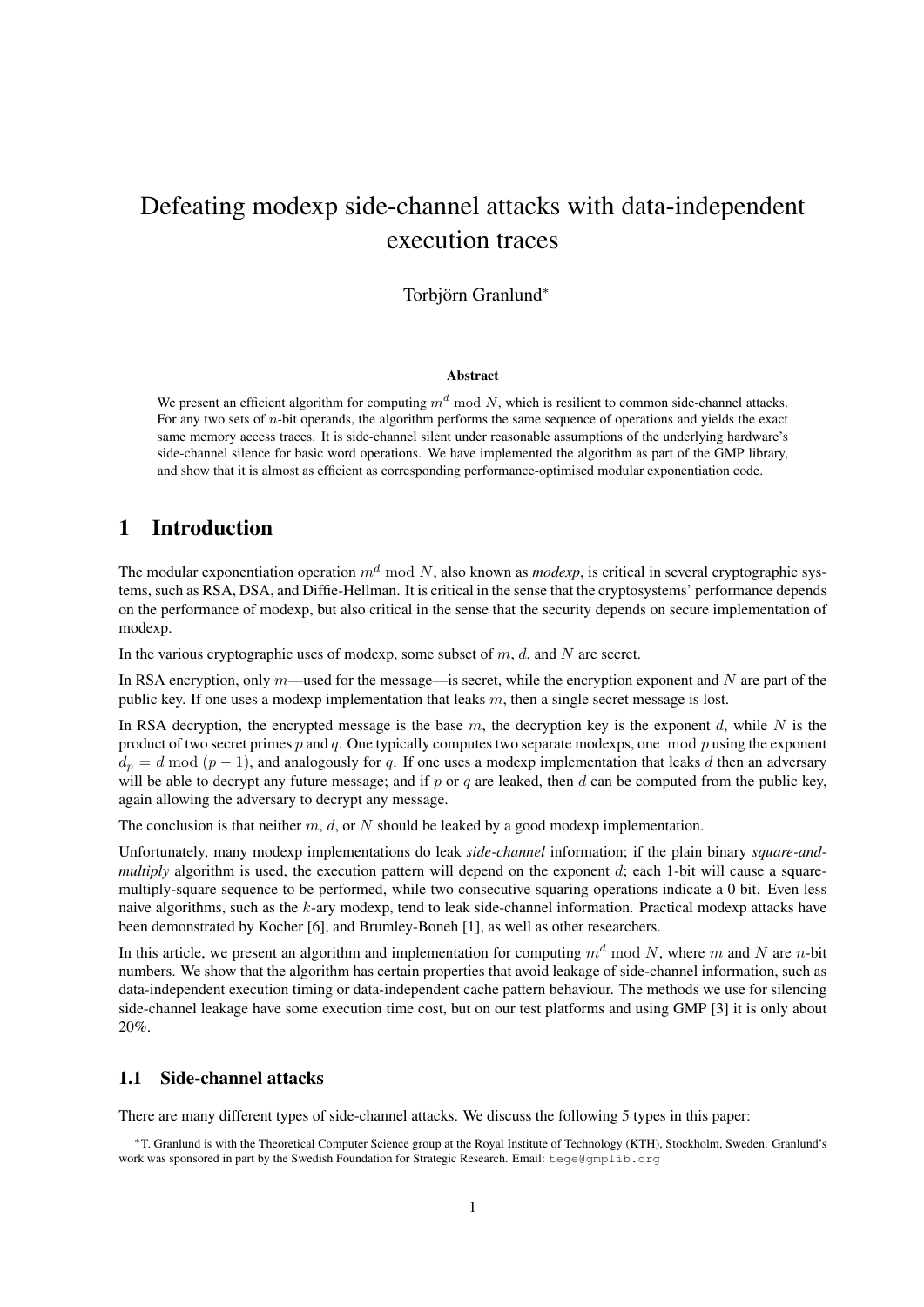In a *timing attack* one watches the time of an entire cryptographic operation, or part thereof, in order to statistically determine the cryptographic key.

A *power monitoring attack* watches the consumption of electrical power during a cryptographic operation. This can be particularly effective against RSA, which compute  $m<sup>d</sup>$  mod N, and where d is the cryptographic key. In the basic square-and-multiply algorithm, consecutive square operations mean that the key has a 0-bit, while a squaremultiply sequence means the key has a 1-bit. It might be the case that multiplication and squaring take slightly different amount of power.

In an *electromagnetic attack* one watches—perhaps at some distance—the electromagnetic radiation or magnetic field from the computer performing the cryptographic operation. This attack can be seen as a refinement of the power monitoring attack, and is probably more realistic. The square-and-multiply algorithm is particularly susceptible to electromagnetic attacks, as multiplication and squaring typically emits slightly different fields, and furthermore will the time required for the two operation usually be different. Practical attacks using an antenna have been demonstrated, where the key can be extracted from a single operation.

In a *cache attack* one watches the effects of CPU cache hit patterns. Any algorithm that uses tables, and where table entries are chosen using sensitive data (key and/or secret message) is susceptible to this attack. The amount of leaked information depends on where the attacker is located; on the same time-sharing system an attacker might set the cache in partially well-defined states, and cause a time-shared cryptographic computation on the same system to behave enough differently to leak useful information. The main leakage channel will be timing variations, but power fluctuations, or electromagnetic radiation variations may also occur.

In a *branch prediction attack* one watches the effects of a CPU's branch prediction hardware. This is similar to a cache attack, and typically also works best in a time-shared system setting.

# 2 Algorithms for modexp

Most algorithms for modexp rely on decomposing the exponent into a base- $2^k$  number. The simplest form uses base 2, and operates on the exponent bits from the most significant end ("left-to-right" square-and-multiply exponentiation).

```
MODEXP(m, d, N)INPUT: m, d = (d_{\ell-1}d_{\ell-2} \cdots d_1d_0), NOUTPUT: m^d \mod N1 \quad r \leftarrow 12 for j \leftarrow \ell, \ldots, 03 r \leftarrow r^2 \mod N4 if d_j \neq 0 // exponent bit set?<br>5 r \leftarrow r \cdot m \mod Nr \leftarrow r \cdot m \mod N6 return r
```
Algorithm 1: Simple modexp algorithm, leaking information as a result of the conditional execution.

The critical operations in modexp are  $n$ -bit multiplication and reductions mod  $N$ . Many of the multiplications are actually squarings, which can either be performed as plain multiplications, or using special, faster squaring code.

In Algorithm 1 we need  $\log_2 d$  squaring operations, or roughly one per bit in the exponent, and we need one multiply operation for each 1-bit in the exponent, or about  $(\log_2 d)/2$  for a random exponent. For each squaring or multiply we reduce the result to a (principal) residue  $mod N$ .

We can save most of the multiplications by decomposing the exponent into base  $2^k$  for a slightly larger k, precomputing a table of  $m^{\ell}$  for  $0 \leq \ell < 2^{k}$ . The powering loop then takes k bits at a time from the exponent, and uses these bits as an index in the pre-computed table. The number of multiplications becomes  $n/k$  for the actual powering plus  $2^k - 1$  for pre-computing the table; the number of squarings decreases from  $n - 1$  to  $n - k$ , a very tiny improvement.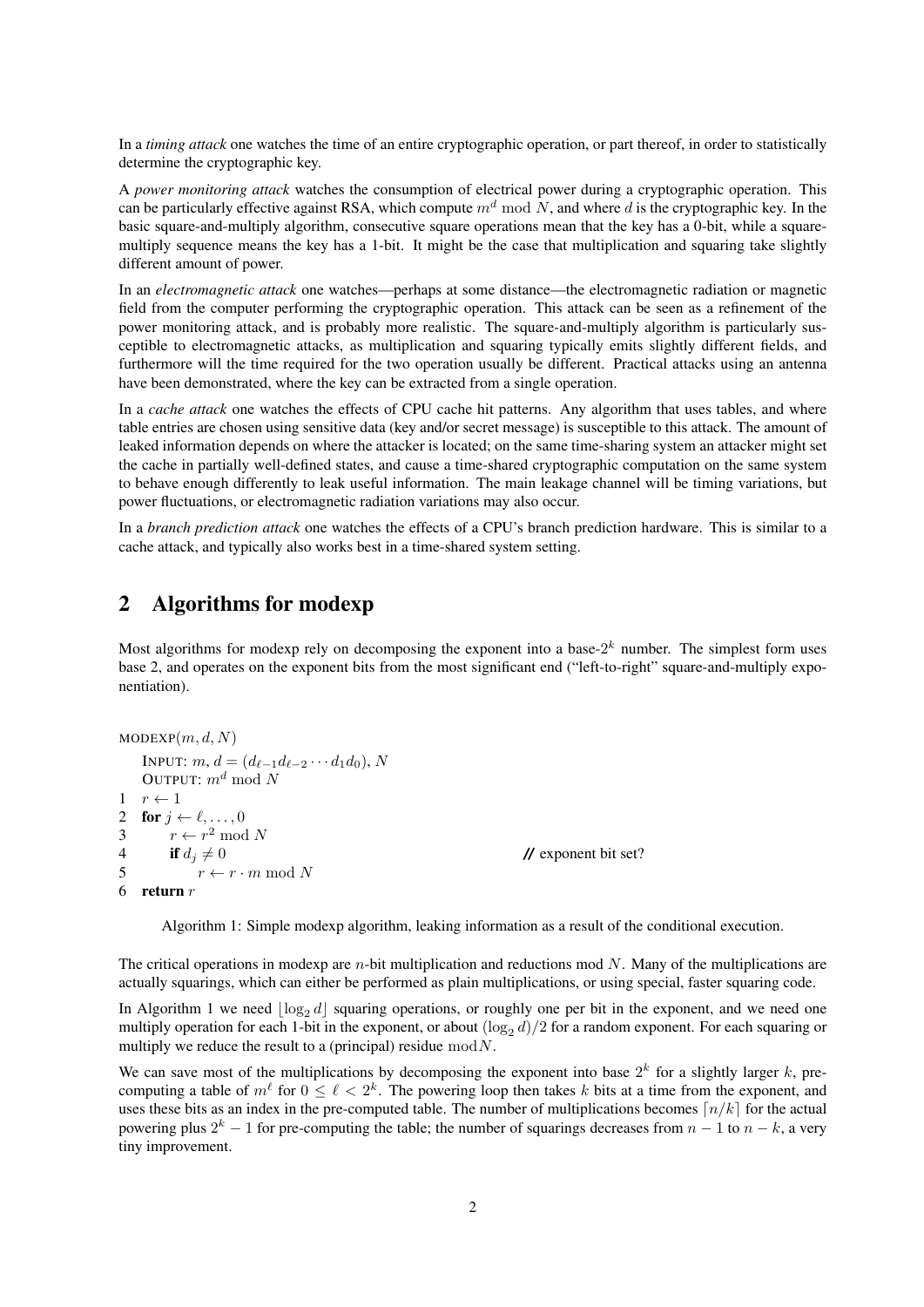$MODEXP(m, d, N)$ INPUT:  $m, d = (d_{\ell-1}d_{\ell-2} \cdots d_1d_0), N, k$ OUTPUT:  $m^d \mod N$ 1  $tab[0] \leftarrow 1$ 2 for  $j \leftarrow 1, \ldots, 2^k-1$ 3  $tab[j] \leftarrow tab[j-1] \cdot m \bmod N$ 4  $r \leftarrow 1$  $5 \quad j \leftarrow \ell - 1$  // index to most significant exponent bit 6 while  $j \geq 0$ 7  $b \leftarrow (d_j \cdots d_i)$  where  $i = \max(j - k + 1, 0)$ <br>8 **for**  $s \leftarrow 1, \ldots, j - i + 1$ for  $s \leftarrow 1, \ldots, j - i + 1$ 9  $r \leftarrow r^2 \mod N$ 10  $r \leftarrow r \cdot tab[b] \mod N$ 11  $j \leftarrow i - 1$ 12 return  $r$ 

Algorithm 2: Basic k-ary modexp. At the cost of computing and tabling  $2^k$  powers of m, we save most multiplications in the powering loop. There is no conditional execution, resulting in less side-channel leakage.

In the k*-ary sliding-window* algorithm, one pre-computes only odd powers of m, and extracts bit blocks from the exponent where the least significant bit is 1, and furthermore handles exponent bit sequences with only zeroes specially, with just squarings (hence the term *sliding*).

```
MODEXP(m, d, N)INPUT: m, d = (d_{\ell-1}d_{\ell-2} \cdots d_1d_0), N, kOUTPUT: m^d \mod N1 tab[0] \leftarrow m2 for j \leftarrow 1, ..., 2^{k-1} - 13 tab[j] \leftarrow tab[j-1] \cdot m^2 \text{ mod } N4 r \leftarrow 15 \quad j \leftarrow \ell - 1 // index to most significant exponent bit
 6 while j \geq 07 b \leftarrow (d_i \cdots d_i) where i is minimal, j - i + 1 \leq k and d_i = 18 for s \leftarrow 1, ..., j - i + 19 r \leftarrow r^2 \mod N10 r \leftarrow r \cdot tab[(b-1)/2] \mod N11 j \leftarrow i - 112 while j \geq 0 \wedge d_j = 013 r \leftarrow r^2 \mod N14 j \leftarrow j - 115 return r
```
Algorithm 3: Sliding k-ary modexp. The algorithm uses a table of just  $2^{k-1}$  odd powers of m, half compared to plain k-ary modexp. The sliding operation (lines 13–15) further reduces the average number of multiplications.

It is also possible to make a more advanced analysis of the exponent, for further small improvements. For details, refer to [7]. If  $N = pq$  for prime p, q and p, q are available, one should usually compute  $m^{d \mod (p-1)} \mod p$  and  $m^{d \mod (q-1)} \mod q$  and obtain  $m^d \mod N$  using the Chinese remainder theorem. Our algorithm is applicable for these two modexp operations. In this article, we consider the case where  $N$  is prime or is composite but its factors are not available.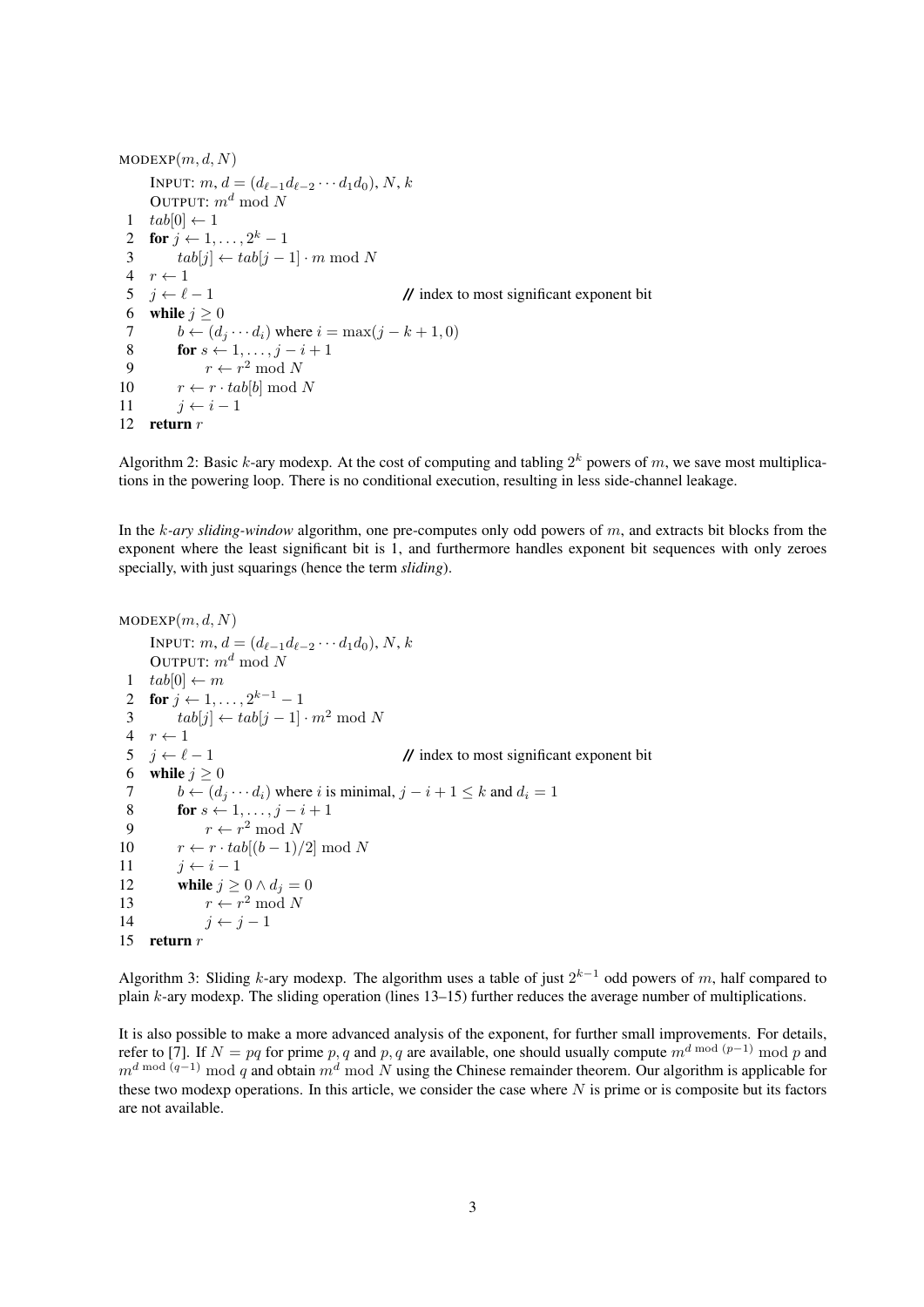# 3 Side-channel leakage of the algorithms

There are several ways in which the presented modexp algorithms leak into side-channels. We divide our exposition into leakage in the high-level modexp algorithms, here called macro leakage, and leakage arising from the underlying arithmetic operations.

### 3.1 Macro leakage

In Algorithm 1 there is a conditional execution of the statement  $r \leftarrow r \cdot m \mod N$ . This leaks branch prediction information, and instruction cache information. Worse, when using special squaring code for the operation on line 3 (as one should for performance!) there will be an easily measurable pattern of squarings and multiplies; an electromagnetic attack or a power attack could observe the exponent from the pattern of multiplications and a squarings; consecutive squarings implies an exponent 0-bit and a multiply-squaring sequence implies an exponent 1-bit.

From a side-channel silence perspective, Algorithm 1 is really poor.

Algorithm 2 has no conditional execution; for a given  $n$  the same execution paths are followed. However, table entries are chosen from exponent bit blocks, leading to an exponent-induced data cache state. An attacker with access to the system and knowledge of the hardware data caching algorithms could manipulate the cache state and measure the resulting timing of an ongoing modexp operation.

However, this attack is much less feasible than the electromagnetic attack on Algorithm 1. Cache timing information will have considerable noise, and furthermore the fact that specific table entries are used is not sufficient for assembling the full exponent. Repeated measurements and considerable trial computation would typically be needed for reconstructing the full exponent.

In Algorithm 3 we again have a table which leaks cache state. Furthermore, the actual sliding operation deviates from the execution pattern k-squarings-then-a-multiplication, and as a result will leak more; an electromagnetic attack would be able to gather how many zero bits follows a k-bit block.

#### 3.2 Leakage within arithmetic operations

We depend on multiplication, squaring, and reductions mod  $N$  in all modexp algorithms. When we now move to specifying and analysing these operations, we need to explictly discuss computer *words*. We define a word base β and that *n*-bit operands have  $n'$  words in base  $\beta$ .

Plain quadratic ("school-book") multiplication has no data-dependent execution whatsoever, and should therefore not leak in any reasonable implementation. The same is true for special squaring code. If multiplication and squaring are done using asymptotically faster algorithms, such as Karatsuba's famous  $O(n^{1.59})$  evaluate-interpolate algorithm [4] some conditional execution might sneak in. Cryptographic use of modexp requires such small operands that Karatsuba's algorithm is not beneficial at all, or at least not significantly beneficial. We will therefore assume that plain quadratic-time multiplication is used.

The reductions provide a harder problem since even the most basic division algorithm contain conditional execution; In Knuth's exposition [5] one approximates a quotient word, then applies this to an intermediate remainder, then invokes a  $O(n)$  adjustment step if the approximated quotient word was too large. Even the quotient word approximation contains  $O(1)$  conditional execution. The entire quotient approximation is actually conditionally executed, since it fails for certain (rare) operands. The quotient approximation might make use of hardware division instructions, which often have data-dependent timing characteristics. Schemes for avoiding hardware division [2] [8] can be of some help, if implemented for side-channel silence.

High-performance modexp implementations use Montgomery residue representation [9]. Montgomery defines a function REDC, which first performs a Hensel-norm reduction and then divides by  $\beta^{n'}$ , a reduction that yields an integer since the Hensel norm has created  $n'$  low zero words. In order to form a Montgomery residue, one pre-multiplies residues by  $\beta^{n'}$  mod N. In order to multiply two Montgomery residues A and B, one computes  $C' = AB$  using a plain multiplication, then lets  $C = REDC(C', N)$  which reduces mod N and removes the extra factor  $\beta^{n'}$ .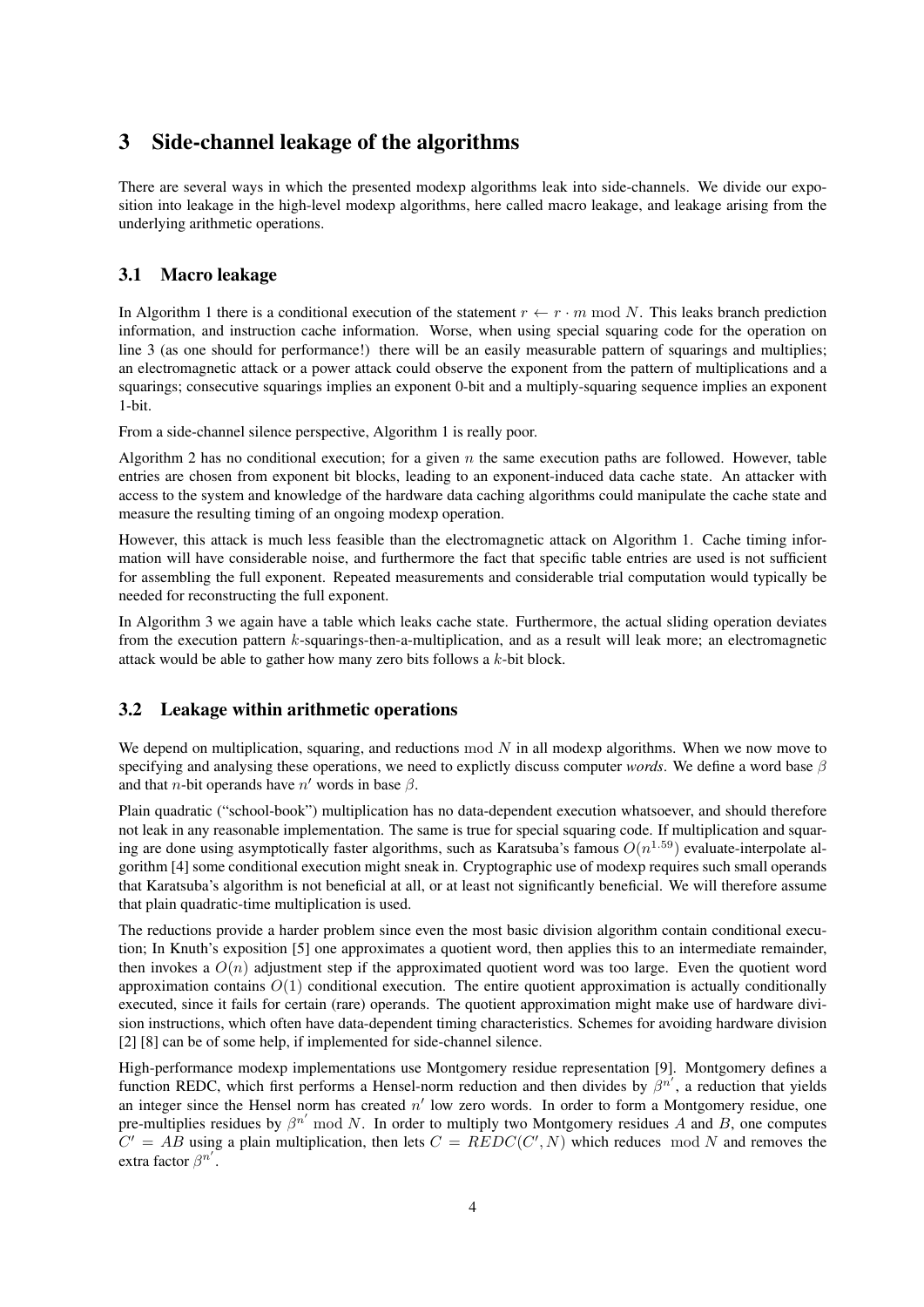Since REDC requires  $N^{-1}$  mod  $\beta$  where  $\beta$  is the word base, it only handles odd N (at least on a binary computer).

 $REDC(C, N)$ INPUT:  $C < \beta^{2n'}$ ,  $N < \beta^{n'}$ , where  $\beta$  is the word base OUTPUT: C mod N 1  $c = -N^{-1} \mod \beta$ 2  $R \leftarrow C$ 3 for  $i \leftarrow 0, \ldots, n'-1$ 4  $q \leftarrow (R/\beta^i) \cdot c \mod \beta$ // Compute quotient word 5  $R \leftarrow R + Nq\beta^i$ 6  $R \leftarrow R/\beta^{n'}$ **//** This division is exact 7 if  $R > N$ 8  $R \leftarrow R - N$ 9 return R

Algorithm 4: The REDC function. It works a *word* at a time, where  $\beta$  is the word base. The operands C and N have  $n'$  words. The computation of c, carry propagation hidden at line 5, and the adjustment at lines 7–8 might leak side-channel information. Note that R needs  $2n' + 1$  words for accomodating the sum formed at line 5.

Reductions using Montgomery residues are easier to implement without side-channel leakage. Unlike in Euclidean division, there is nothing "approximate" about the quotient word computation, and it consist of just a plain word multiply.

The computation of  $c = -N^{-1}$  mod  $\beta$  (line 1) is conveniently done using Hensel lifting, iterating  $c_{k+1} = 2c_k$  $c_k^2 N \text{ mod } 2^k$ , then negating the final result  $c = -c_k$  for  $\beta = 2^k$ . The iteration in itself does not leak side-channel information, but if the starting value  $c_1$  is taken from a table indexed by the low few bits of N, then it indeed leaks cache information.

The operation  $R \leftarrow R + Nq\beta^i$  (line 5) hides potential side-channel leakage. For each iteration of the loop, we add  $Nq$  to gradually more significant positions in R, and since R continues "to the left of" the added  $Nq$  we need to propagate any carry beyond the end of the most significant word of  $Nq$ . The propagation length is data-dependent.

In order to generate principal residues mod N we need a final conditional subtract (lines  $7-8$ ), and like anything that is conditionally executed, this leaks side-channel information.

# 4 Silencing the side-channel

We above identified two classes of side-channel leaks; in this section we address them separately.

A classical approach to these problems is *blinding*, at least in the context of RSA. The idea of blinding is to first multiply a ciphertext m by  $r^e$  where r is random and e is the encryption exponent. Decryption then continues as usually, computing  $r^{-1}((r^em)^d) \pmod{N}$ . Since the secret decryption exponent d is used, a modexp implementation that does not completely protect against leaking the exponent will still be unsafe.

#### 4.1 Silencing macro leakage

It is not hard to silence the obvious conditional-execution induced leak of Algorithm 1. Just use Algorithm 2 for  $k = 1!$  The table then gets two entries,  $tab[0] = 1$  and  $tab[1] = m$ . To make multiplication by both entries look the same,  $tab[0]$  must be represented with as many bits as  $tab[1]$ , i.e., n bits in our setting. We make this explicit in Algorithm 5.

The cost of this remedy is that we need twice as many multiplications as in the base algorithm, translating to about 35% worse modexp performance. Furthermore, it shares the cache state leakage properties of Algorithm 2.

Silencing the cache leakage of Algorithm 2 and therefore of Algorithm 5 is somewhat harder. How can we keep using a table for saving multiplications while not making any data-dependent accesses?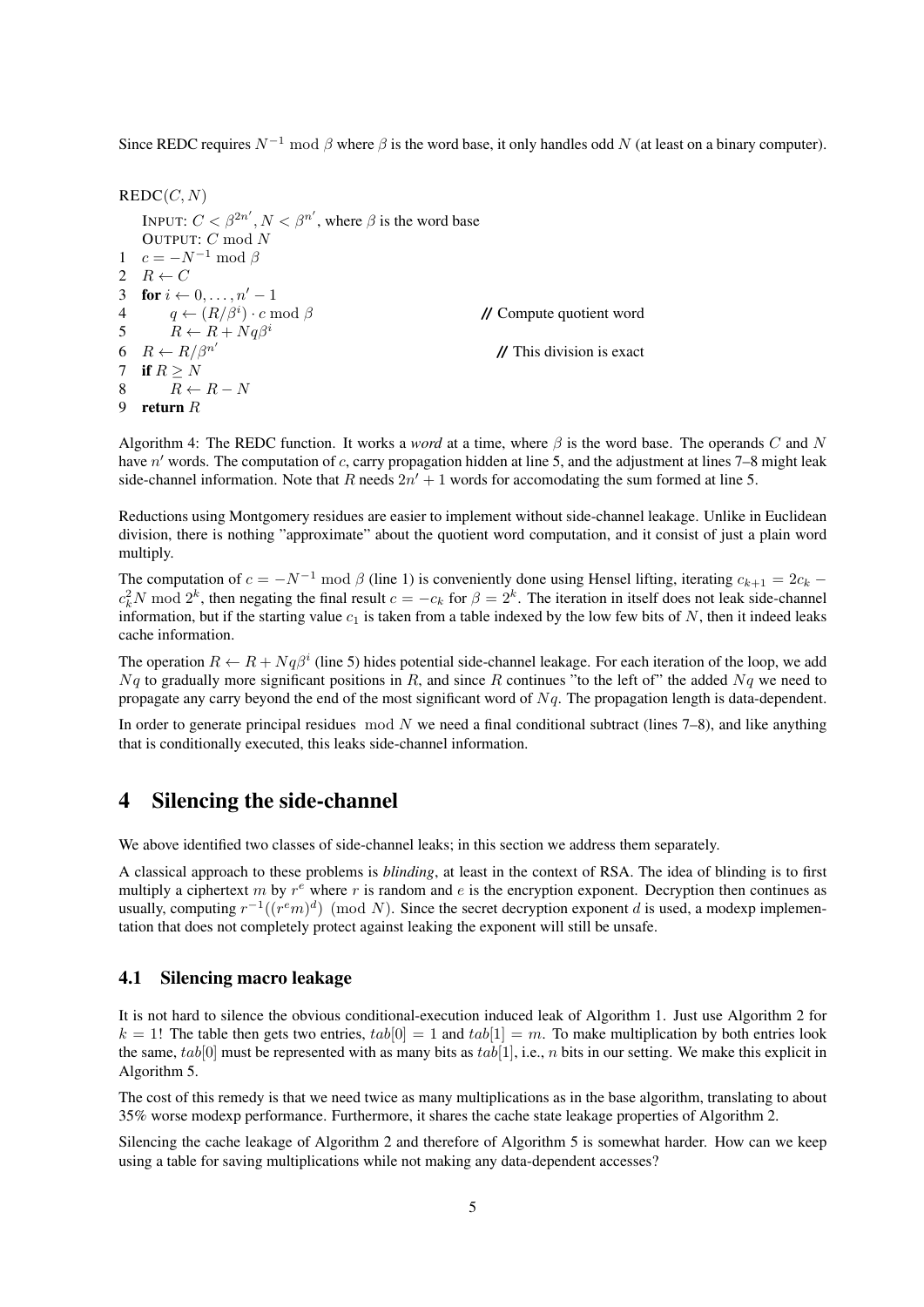```
MODEXP(m, d, N)INPUT: m, d = (d_{\ell-1}d_{\ell-2} \cdots d_1d_0), NOUTPUT: m^d \mod N1 \quad tab[0] \leftarrow 0 \dots 01 // 1 represented with n bits
2 tab[1] \leftarrow m // m represented with n bits
3 \rightharpoonup r \leftarrow 14 for i \leftarrow \ell - 1, \ldots, 05 r \leftarrow r^2 \mod N6 r \leftarrow r \cdot tab[d_i] \mod N7 return r
```
Algorithm 5: Simple modexp, but without the obvious conditional execution. The price is about  $n/2$  multiplications by unity, i.e., *n*-bit  $0 \dots 01$ . It is crucial that we represent unity as an *n*-bit value, so that multiplication by  $tab[0]$ and by  $tab[1]$  behaves the same.

Our approach is to *read the entire table* before each multiplication, selecting the wanted entry using bit-wise logical masking operations. The selected entry is copied to a fixed temporary area. The operation needs to loop over all  $2^k$ pre-computed powers of m, and decide *without conditional execution* whether it is about to handle the needed m power; if it indeed is, then it creates a word-size mask with just 1-bits, else it creates a mask with just 0-bits. An idiom like  $-$ (index == wanted\_index) in C creates such a mask; we need to make sure the compiler does not implement this using a branch. Algorithm 7 computes this mask conservatively.

Using this mask, we combine the data from the fixed temporary area with the next pre-computed  $m$  power; a mask of 1-bits selects the tabled  $m$  power, a mask of 0-bits selects the fixed temporary area. Most of the time we copy the temporary area into itself.

It is crucial that the table selection operation is implemented as conservatively as we describe herein. It might be tempting to use hardware *conditional move* or *conditional select* instructions; this would create a data dependency graph which is a function of actual exponent data bits, and thus leak side-channel information.

Algorithm 6 details the proposed efficient and side-channel silent algorithm.

This adds  $\Theta(n \cdot 2^k)$  work for each k exponent bits, or  $\Theta(n^2/k \cdot 2^k)$  in total extra. Clearly, the optimal value of k as a function of the exponent size becomes smaller in Algorithm 6 than the corresponding  $k$  in Algorithm 2.

#### 4.2 Silencing leakage within arithmetic operations

We base the reductions  $mod\ N$  on Montgomery's REDC, see Algorithm 4. We identified three sources of leakage in it, we now address them in turn.

The starting value for computing  $c$  (line 1 in Algorithm 4) can come from a table, but then we must reuse the read-the-full-table trick. A better approach is to use the single-bit  $c_1 = 1$ , which is correct since  $N^{-1}$  mod  $2 = 1$ for any odd N. Such a poor initial value requires a few more iterations, but since the quantity we are computing is a single word, iterations are fast.

We can handle carry propagation of the operation  $R \leftarrow R + Nq\beta^i$  (line 5 in Algorithm 4) either by propagating carry all the way to the most significant word of R, not stopping just because we are propagating 0. An alternative is to keep carry-out from line 5 operation in a separate  $n'$ -word vector, which we add to  $R$  the end. Such a vector would contain words of 0 or 1.

Making the conditional subtraction (lines 7-8 in Algorithm 4) side-channel silent is simple:

- 1. Perform the comparison as a full subtraction, storing the result in a temporary variable. The sign of the result is the required condition.
- 2. Perform the actual subtraction, now masking the subtrahend on-the-fly using the previous sign to form the mask.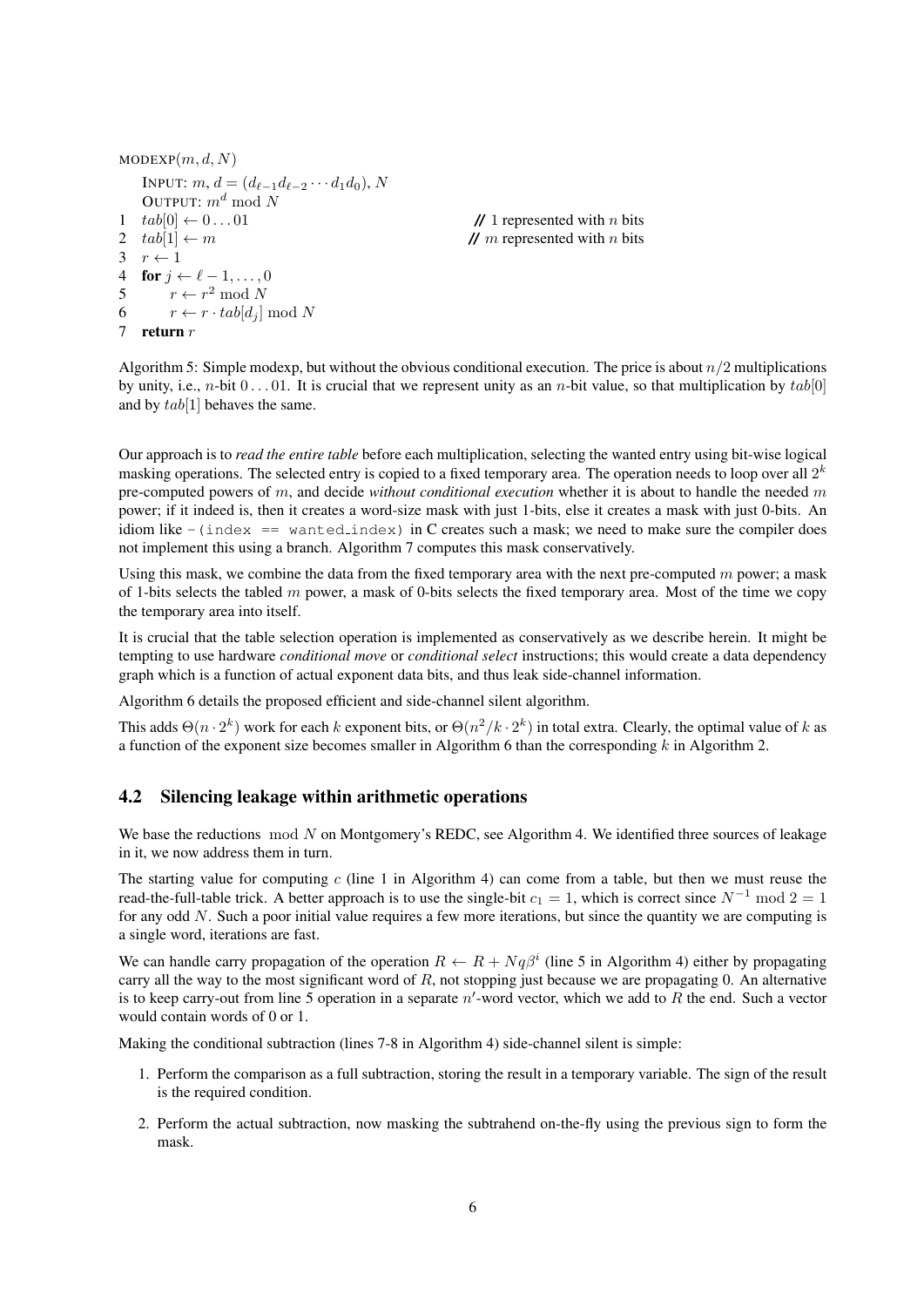```
MODEXP(m, d, N)INPUT: m, d = (d_{\ell-1}d_{\ell-2} \cdots d_1d_0), N, kOUTPUT: m^d \mod N1 tab[0] \leftarrow 12 for j \leftarrow 1, \ldots, 2^k-13 tab[j] \leftarrow tab[j-1] \cdot m \mod N4 r \leftarrow 1<br>5 j \leftarrow \ell - 15 \quad j \leftarrow \ell - 1 // index to most significant exponent bit
 6 while j \geq 07 b \leftarrow (d_j \cdots d_i) where i = \max(j - k + 1, 0)<br>8 for s \leftarrow 1, ..., i - i + 1for s \leftarrow 1, \ldots, j - i + 19 r \leftarrow r^2 \mod N10 for i \leftarrow 0, \ldots, 2^k - 1// Extract table entry in side-channel silent way
11 mask \leftarrow \text{EO\_MARKEMASK}(i, b)12 s \leftarrow \text{bitor}(\text{bitant}(s, \neg mask), \text{bitant}((tab[i], mask))13 r \leftarrow r \cdot s \mod N // Apply extracted table entry
14 j \leftarrow i - 115 return r
```
Algorithm 6: The suggested modexp algorithm. It is critically important that the mask value is computed arithmetically, without branches. The line assigning s applies mask over entire n-bit operands, typically applying mask and  $\neg mask$  on the operands word-for-word.

```
EQ_MAKEMASK(a, b)
```
INPUT:  $a = (a_{\ell-1}a_{\ell-2} \cdots a_1a_0), b = (b_{\ell-1}b_{\ell-2} \cdots b_1b_0),$ OUTPUT: A mask  $111...1$  if  $a = b$  else a mask  $000...0$  $1 \quad r \leftarrow 0$ 2 for  $i \leftarrow 0, \ldots, \ell - 1$ 3  $r \leftarrow r$  or  $(a_i \text{ xor } b_i)$ 4 **return**  $(r-1) \bmod \beta$ 

Algorithm 7: Create a word-sized mask of only ones if the arguments  $a$  and  $b$  are equal, else a mask of only zeros. In practice, one could use assembly intrinsics, but avoid conditional select and conditional move, since those create a data-dependent dependency graph.

The observant reader will notice that we have not completely avoided Euclidean division, since we need one initial for recoding m as  $\beta^n m \mod N$  and another for recoding 1 as  $\beta^n \mod N$ . Since only two such divisions are needed per modexp, the performance is highly non-critical. Naively iterating a side-channel hardened compareand-subtract along the lines explained above, reducing the remainder a bit at a time, would be perfectly feasible. More sophisticated and thus faster side-channel silent Euclidean division algorithms are certainly possible.

# 5 Silence assumptions and claims

We have modified the standard algorithms for modexp aiming for side-channel silence. Before we analyse the results, we need to make the following assumptions about the hardware:

- A1. There is no side-channel leakage from the single-word operations shifting, addition, subtraction, bit-wise logic, or comparison.
- A2. There is no side-channel leakage of loaded data or stored data to and from caches or memory.
- A3. There is no side-channel leakage for single-word multiply operations.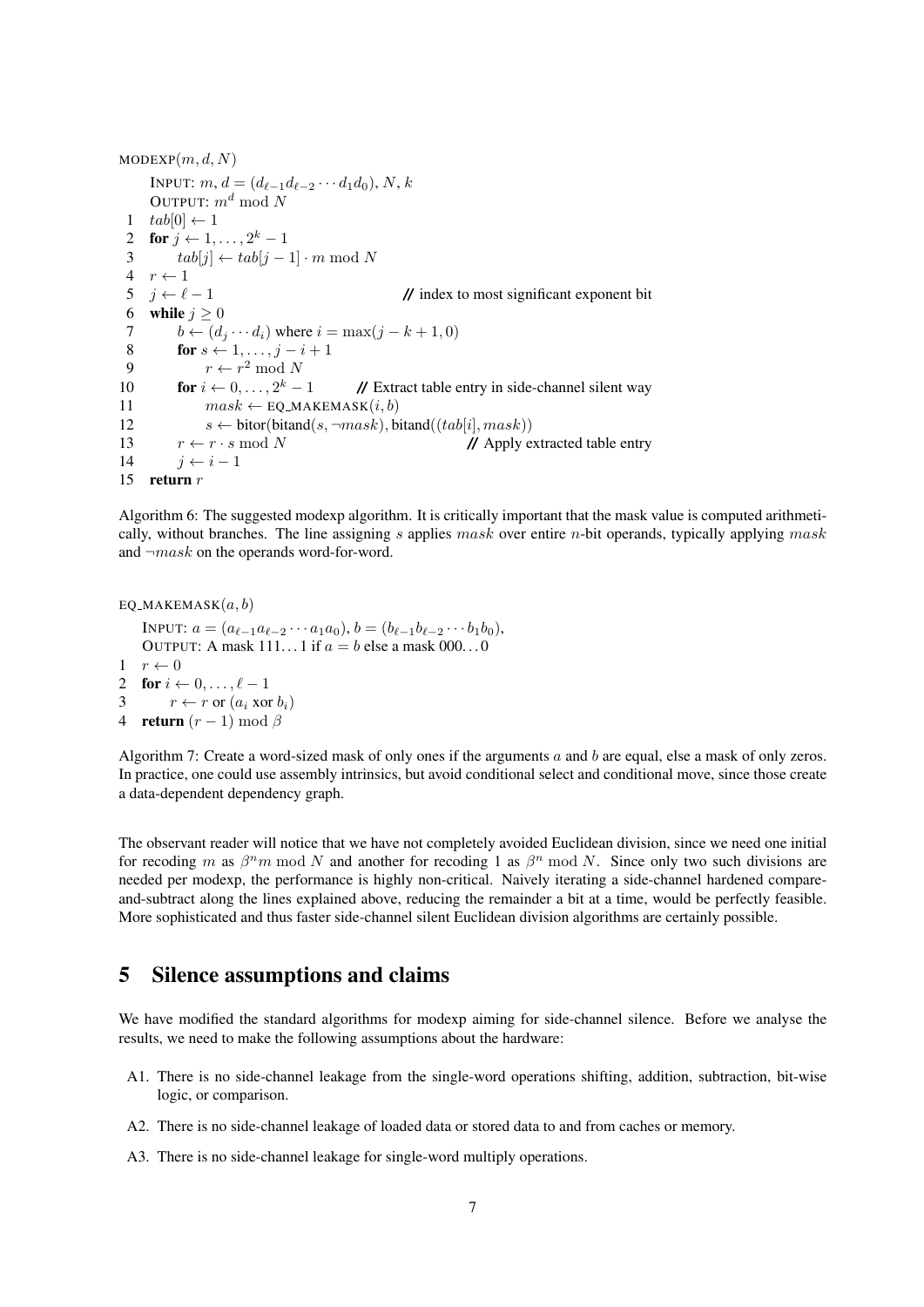We believe A1 to be true for all processors.

It seems hard to imagine a processor where A2 is not true, except perhaps for close proximity monitoring of data buses.

A3 is not true for all processors, but it is true for all concurrent mainstream 32-bit and 64-bit processors, as far as we know. Now obsolete processors, like the UltraSPARC 2 and POWER 3 had variable-time multiply; these processors in fact leak some side-channel information with our algorithm.

#### Theorem 1 *Under the hardware assumptions A1-A3, the Algorithm 6 does not leak side-channel information.*

**Proof:** Consider two separate sets of operands,  $m_1$ ,  $d_1$ ,  $N_1$  and  $m_2$ ,  $d_2$ ,  $N_2$ , where  $m_1$  have the same number of bits as  $m_2$ ,  $d_1$  have the same number of bits as  $d_2$ , and  $N_1$  have the same number of bits as  $N_2$ . We now use Algorithm 6 for computing  $m_1^{d_1} \bmod N_1$  and  $m_2^{d_2} \bmod N_2$ . The two computations follows the exact same path through the algorithm performing the exact same sequence of operations, and making the exact same load and store operations in the same order, since neither the execution path nor the memory operations depend on the actual data bits of the operands.

Note that we may relax the requirement that operands have the same number of bits, to that they are *encoded* with the same number of bits. I.e., we may pad operands to some specific number of bits.

# 6 Feasibility and implementation

For each  $\lceil n/k \rceil$  multiply, we read an  $(n \cdot 2^k)$ -bit table. We also perform k squarings for that part of the exponentiation work. Since multiplies and squarings are super-linear operations, the large linear-time table read might not be too costly. Clearly, since the multiplication work decreases about linearly with  $k$  (in all  $k$ -ary modexp algorithms), but the table increases exponentially in  $k$ , increasing  $k$  quickly causes huge cost.

We have implemented Algorithm 6 as part of the GMP library, and tuned this implementation for good performance. GMP already had a well-tuned implementation of Algorithm 3, which has allowed us to make a level-field evaluation of the new side-channel silent algorithm.

Our implementation can be found in the GMP repository at https://gmplib.org/repo/gmp/file/tip/ mpn/generic/powm sec.c. That file implements a function internal to the library; the documented interface is mpz\_powm\_sec. There are intermediate versions of these functions in the GMP 5.0 release series.

#### 6.1 Timing results and conclusions

In Table 1 we compare the performance of OpenSSL, GMP's mpz\_powm and our side-channel silent mpz\_powm\_sec on current processors for workstations and servers, as well as a processor popular in handheld devices (ARM Cortex-A9).

We have here chosen to compute  $m<sup>d</sup>$  mod N to 1024-bit and 2048-bit  $m, d, N$ . These operand sizes are motivated by their importance for typical cryptographic operations. The  $k$  chosen by our implementation vary between processor and operand size; it is in fact chosen from compile-time timing runs. In the examples below, it varies between 5 and 7.

In all cases,  $mpz$ -powm—which is only optimised for performance—is fastest. The silent  $mpz$ -powm sec is between 15% and 22% slower; it is however consistently faster than OpenSSL's (leaky!) code.

# 7 Conclusions and Future work

We have presented an algorithm and implementation for computing  $m<sup>d</sup>$  mod N where m and N are assumed to have n bits, for a general n. Our algorithm computes the result in such a way that there are no side-channel leakage, under reasonable assumptions about the underlying hardware. The algorithm has been implemented for the GMP